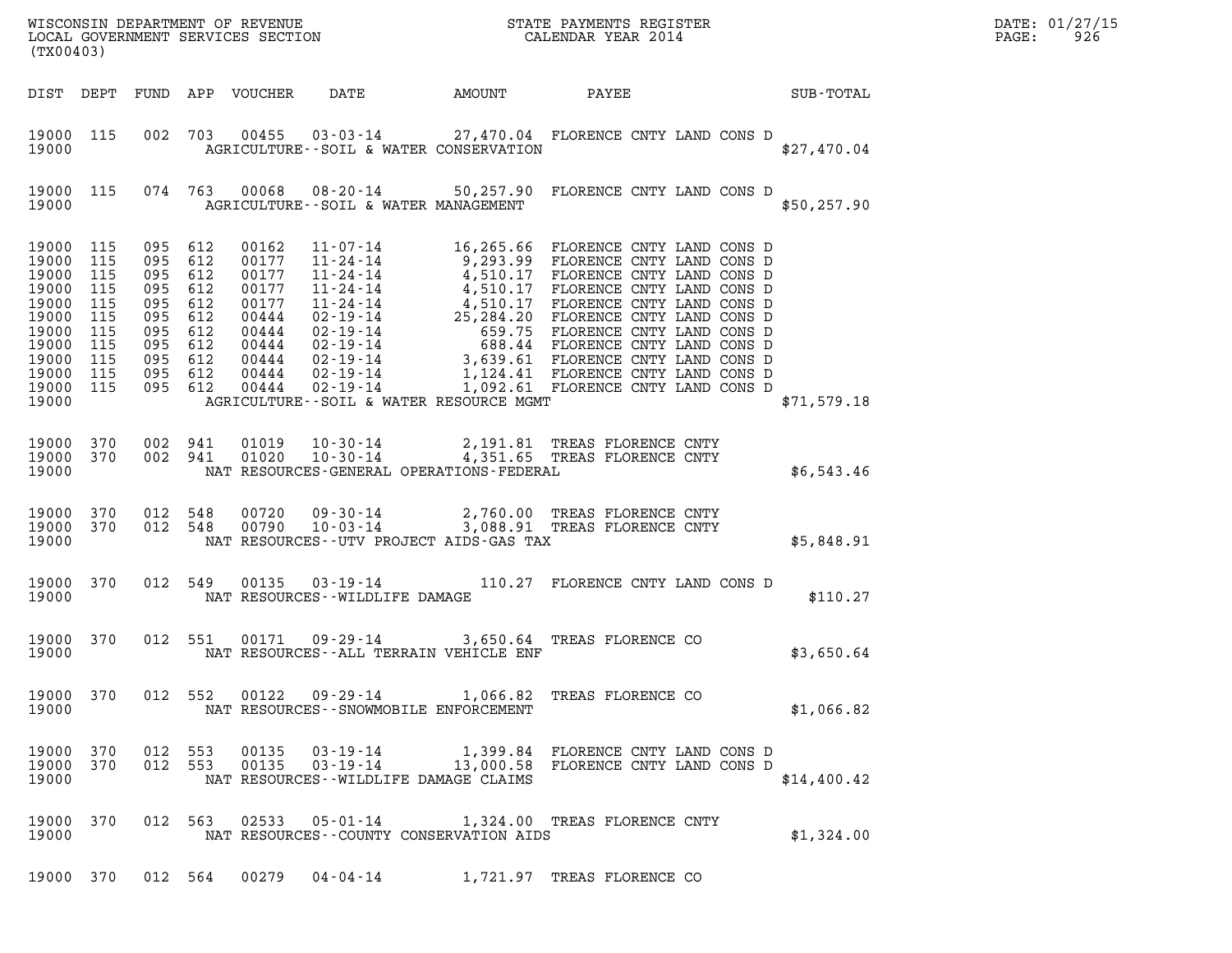| (TX00403)                                                                                  |                                                      |                                                                                     |                   |                                                                               |                                                                                               |  |                                               |                                                                                                                                                                                                                                                                                         |             | DATE: 01/27/15<br>PAGE:<br>927 |
|--------------------------------------------------------------------------------------------|------------------------------------------------------|-------------------------------------------------------------------------------------|-------------------|-------------------------------------------------------------------------------|-----------------------------------------------------------------------------------------------|--|-----------------------------------------------|-----------------------------------------------------------------------------------------------------------------------------------------------------------------------------------------------------------------------------------------------------------------------------------------|-------------|--------------------------------|
|                                                                                            |                                                      |                                                                                     |                   | DIST DEPT FUND APP VOUCHER                                                    | DATE                                                                                          |  | AMOUNT                                        | PAYEE                                                                                                                                                                                                                                                                                   | SUB-TOTAL   |                                |
| 19000                                                                                      |                                                      |                                                                                     |                   |                                                                               | NAT RESOURCES - - RECREATION AIDS - FISH                                                      |  |                                               |                                                                                                                                                                                                                                                                                         | \$1,721.97  |                                |
| 19000 370<br>19000                                                                         |                                                      | 012 566                                                                             |                   | 00001                                                                         |                                                                                               |  | NAT RESOURCES-FOREST CROP/MANAGED FOREST      | 09-16-14 32,114.81 TREAS FLORENCE CO                                                                                                                                                                                                                                                    | \$32,114.81 |                                |
| 19000 370<br>19000                                                                         |                                                      | 012 572                                                                             |                   | 00005                                                                         |                                                                                               |  | NAT RESOURCES--URBAN FORESTRY/CO FORESTS      | 04-01-14 43,685.33 TREAS FLORENCE CO                                                                                                                                                                                                                                                    | \$43,685.33 |                                |
| 19000 370<br>19000 370<br>19000                                                            |                                                      | 012 574<br>012 574                                                                  |                   | 00902<br>01032                                                                | 10-31-14<br>NAT RESOURCES - - SNOWMOBILE TRAIL AIDS                                           |  |                                               | 10-16-14 17,055.00 TREAS FLORENCE CNTY<br>30,000.00 TREAS FLORENCE CNTY                                                                                                                                                                                                                 | \$47,055.00 |                                |
| 19000 370<br>19000<br>19000<br>19000<br>19000                                              | 370<br>370<br>370                                    | 012 575<br>012 575<br>012 575<br>012 575                                            |                   | 00239<br>00379<br>00506<br>02227                                              | 08-18-14<br>08-28-14<br>09-16-14<br>$04 - 07 - 14$<br>NAT RESOURCES - - SNOWMOBILE TRAIL AIDS |  |                                               | 18,555.00 TREAS FLORENCE CNTY<br>18,780.00 TREAS FLORENCE CNTY<br>15,871.11 TREAS FLORENCE CNTY<br>1,132.01 TREAS FLORENCE CNTY                                                                                                                                                         | \$54,338.12 |                                |
| 19000 370<br>19000<br>19000<br>19000<br>19000<br>19000<br>19000<br>19000<br>19000<br>19000 | 370<br>370<br>370<br>370<br>370<br>370<br>370<br>370 | 012 576<br>012 576<br>012<br>012 576<br>012<br>012 576<br>012<br>012 576<br>012 576 | 576<br>576<br>576 | 00096<br>00721<br>00722<br>00725<br>01014<br>01315<br>01422<br>01670<br>01670 | $02 - 24 - 14$                                                                                |  | NAT RESOURCES - - ALL - TERRAIN VEHICLE TRAIL | 08-05-14<br>09-30-14<br>3,527.50 TREAS FLORENCE CNTY<br>09-30-14<br>3,597.50 TREAS FLORENCE CNTY<br>09-30-14<br>20,310.00 TREAS FLORENCE CNTY<br>10-30-14<br>16,738.51 TREAS FLORENCE CNTY<br>12-17-14<br>22,677.00 TREAS FLORENCE CNTY<br>12-26-14<br><br>3,957.71 TREAS FLORENCE CNTY | \$82,385.35 |                                |
| 19000 370<br>19000<br>19000                                                                | 370                                                  | 012 577<br>012 577                                                                  |                   | 01274<br>01344                                                                | 12-12-14<br>12-17-14                                                                          |  | NAT RESOURCES--ALL-TERRAIN VEHICLE TRAIL      | 2,538.26 TREAS FLORENCE CNTY<br>79,121.25 TREAS FLORENCE CNTY                                                                                                                                                                                                                           | \$81,659.51 |                                |
| 19000 370<br>19000                                                                         |                                                      |                                                                                     |                   |                                                                               |                                                                                               |  | NAT RESOURCES - - INVASIVE AOUATICE SPECIES   | 012 678 00094 08-05-14 21,713.78 FLORENCE CNTY LAND CONS D                                                                                                                                                                                                                              | \$21,713.78 |                                |
| 19000 370<br>19000                                                                         |                                                      |                                                                                     |                   |                                                                               | 074 670 41476 05-23-14<br>NAT RESOURCES - - RU RECYCLING GRANT                                |  |                                               | 77,856.11 TREAS FLORENCE CO                                                                                                                                                                                                                                                             | \$77,856.11 |                                |
| 19000 370<br>19000                                                                         |                                                      |                                                                                     |                   |                                                                               | 074 673 41476 05-23-14<br>NAT RESOURCES--RU CONSOLIDATED GRANT                                |  |                                               | 1,140.89 TREAS FLORENCE CO                                                                                                                                                                                                                                                              | \$1,140.89  |                                |
| 19000 395                                                                                  |                                                      |                                                                                     | 011 168           | 14019                                                                         | 05-05-14                                                                                      |  |                                               | 68,117.00 COUNTY OF FLORENCE                                                                                                                                                                                                                                                            |             |                                |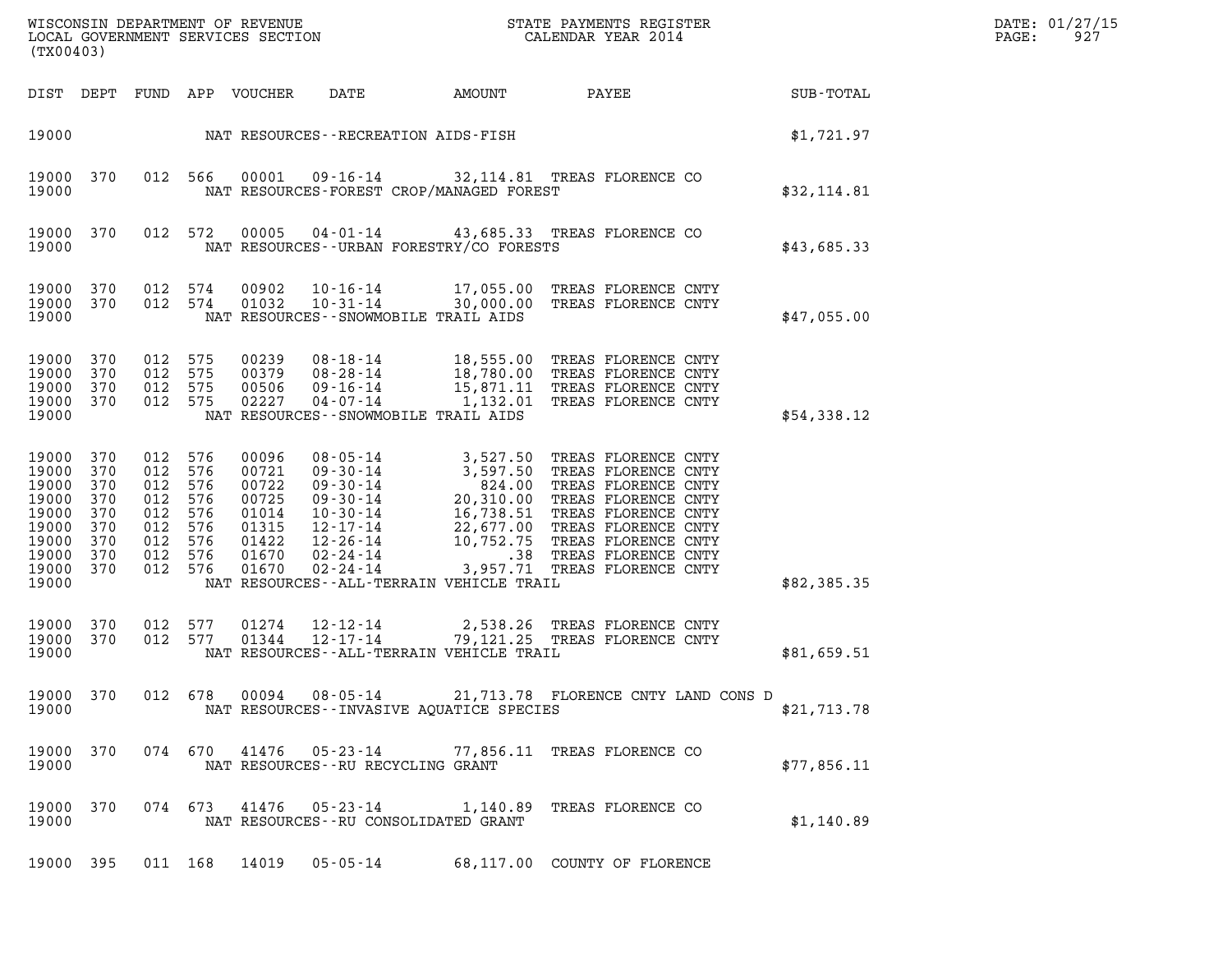| WISCONSIN DEPARTMENT OF REVENUE<br>LOCAL GOVERNMENT SERVICES SECTION<br>(TX00403) | STATE PAYMENTS REGISTER<br>CALENDAR YEAR 2014 | DATE: 01/27/15<br>928<br>PAGE: |
|-----------------------------------------------------------------------------------|-----------------------------------------------|--------------------------------|

| (TX00403)                                                                                                                              |                                                                    |                                                                                                                                     |            |                                                                                                                   |                                                                                                            |                                                                                                                                                                                                                                                                                                                             | WISCONSIN DEPARTMENT OF REVENUE<br>LOCAL GOVERNMENT SERVICES SECTION<br>CALENDAR YEAR 2014                                                                                                                                               |              |  |  |  |
|----------------------------------------------------------------------------------------------------------------------------------------|--------------------------------------------------------------------|-------------------------------------------------------------------------------------------------------------------------------------|------------|-------------------------------------------------------------------------------------------------------------------|------------------------------------------------------------------------------------------------------------|-----------------------------------------------------------------------------------------------------------------------------------------------------------------------------------------------------------------------------------------------------------------------------------------------------------------------------|------------------------------------------------------------------------------------------------------------------------------------------------------------------------------------------------------------------------------------------|--------------|--|--|--|
|                                                                                                                                        |                                                                    |                                                                                                                                     |            | DIST DEPT FUND APP VOUCHER DATE                                                                                   |                                                                                                            |                                                                                                                                                                                                                                                                                                                             | AMOUNT PAYEE SUB-TOTAL                                                                                                                                                                                                                   |              |  |  |  |
|                                                                                                                                        |                                                                    |                                                                                                                                     |            |                                                                                                                   |                                                                                                            | 19000 TRANSPORTATION--ELDERLY & DISABLED                                                                                                                                                                                                                                                                                    |                                                                                                                                                                                                                                          | \$68,117.00  |  |  |  |
| 19000                                                                                                                                  |                                                                    |                                                                                                                                     |            |                                                                                                                   |                                                                                                            | TRANSPORTATION--COUNTY FOREST ROAD AIDS                                                                                                                                                                                                                                                                                     | 19000 395 011 170 05287 03-03-14 10,347.88 TREAS FLORENCE CO                                                                                                                                                                             | \$10,347.88  |  |  |  |
| 19000 395<br>19000<br>19000<br>19000<br>19000<br>19000<br>19000                                                                        | 395<br>395<br>395<br>395<br>395                                    | 011 185<br>011 185<br>011 185<br>011 185<br>011 185<br>011 185                                                                      |            | 05313                                                                                                             |                                                                                                            | TRANSPORTATION - - HIGHWAY SAFETY - FEDERAL                                                                                                                                                                                                                                                                                 | 05313 03-03-14 373.38 TREAS FLORENCE CO<br>16707 07-02-14 542.16 TREAS FLORENCE CO<br>19648 07-30-14 2,633.17 TREAS FLORENCE CO<br>22920 09-02-14 1,556.64 TREAS FLORENCE CO<br>28226 10-21-14 2,025.98 TREAS FLORENCE CO<br>31837 11-24 | \$12,927.81  |  |  |  |
| 19000 395<br>19000 395<br>19000<br>19000                                                                                               | 395                                                                | 011 190<br>011 190<br>011 190                                                                                                       |            |                                                                                                                   |                                                                                                            | TRANSPORTATION - - GENERAL TRANSP AIDS - GTA                                                                                                                                                                                                                                                                                | 02019  01-06-14  49,716.19  COUNTY OF FLORENCE<br>18019  07-07-14  99,432.38  COUNTY OF FLORENCE<br>28019  10-06-14  49,716.22  COUNTY OF FLORENCE                                                                                       | \$198,864.79 |  |  |  |
| 19000                                                                                                                                  | 19000 395                                                          | 19000 395 011 278                                                                                                                   |            |                                                                                                                   |                                                                                                            | TRANSPORTATION - - LRIP/TRIP/MSIP GRANTS                                                                                                                                                                                                                                                                                    | 011  278  19249  07-23-14   1,454.40 TREAS FLORENCE CO<br>011  278  98960  01-07-14   1,407.04 TREAS FLORENCE CO                                                                                                                         | \$2,861.44   |  |  |  |
| 19000                                                                                                                                  |                                                                    |                                                                                                                                     |            |                                                                                                                   | CORRECTIONS - - LOCAL AID                                                                                  |                                                                                                                                                                                                                                                                                                                             | 19000 410 002 116 11261 11-05-14 558.28 TREAS FLORENCE CO                                                                                                                                                                                | \$558.28     |  |  |  |
| 19000 435<br>19000<br>19000<br>19000<br>19000<br>19000<br>19000<br>19000 435<br>19000 435<br>19000<br>19000<br>19000<br>19000<br>19000 | 435<br>435<br>435<br>435<br>435<br>435<br>435<br>435<br>435<br>435 | 005 000<br>005 000<br>005 000<br>005 000<br>005 000<br>005 000<br>005 000<br>005 000<br>005 000<br>005<br>005 000<br>005<br>005 000 | 000<br>000 | 90412<br>90415<br>90416<br>90417<br>90419<br>90420<br>90421<br>90500<br>90502<br>90506<br>90508<br>90509<br>90510 | 08-01-14<br>09-01-14<br>$10 - 01 - 14$<br>11-01-14<br>$12 - 01 - 14$<br>HEALTH SERVICES - - STATE/FED AIDS | 01-01-14 17,178.00 FLORENCE CO<br>01-01-14<br>02-01-14<br>03-01-14<br>03-01-14<br>04-01-14<br>06-01-14<br>06-01-14<br>06-01-14<br>06-30-14<br>07.099.00 FLORENCE CO<br>06-30-14<br>07.099.00 FLORENCE CO<br>06-30-14<br>07.199.00 FLORENCE CO<br>08-01-14<br>07.199.00 FLORENCE CO<br>08-01-14<br><br>77,764.00 FLORENCE CO | 25,249.00 FLORENCE CO<br>136,322.00 FLORENCE CO<br>117,468.00 FLORENCE CO<br>20,128.00 FLORENCE CO                                                                                                                                       | \$718,870.00 |  |  |  |
| 19000 435<br>19000                                                                                                                     |                                                                    | 005 162                                                                                                                             |            | $01$ HSD                                                                                                          | 09-08-14                                                                                                   | HS--AMBULANCE FUNDING ASSISTANCE GRANTS                                                                                                                                                                                                                                                                                     | 3,828.57 TREAS FLORENCE COUNTY                                                                                                                                                                                                           | \$3,828.57   |  |  |  |
| 19000 437<br>19000 437                                                                                                                 |                                                                    | 005 000<br>005 000                                                                                                                  |            | 00000<br>00000                                                                                                    | $01 - 06 - 14$<br>$01 - 30 - 14$                                                                           | 2,521.96 FLORENCE                                                                                                                                                                                                                                                                                                           | 21,658.31 FLORENCE CHILD SUPPORT                                                                                                                                                                                                         |              |  |  |  |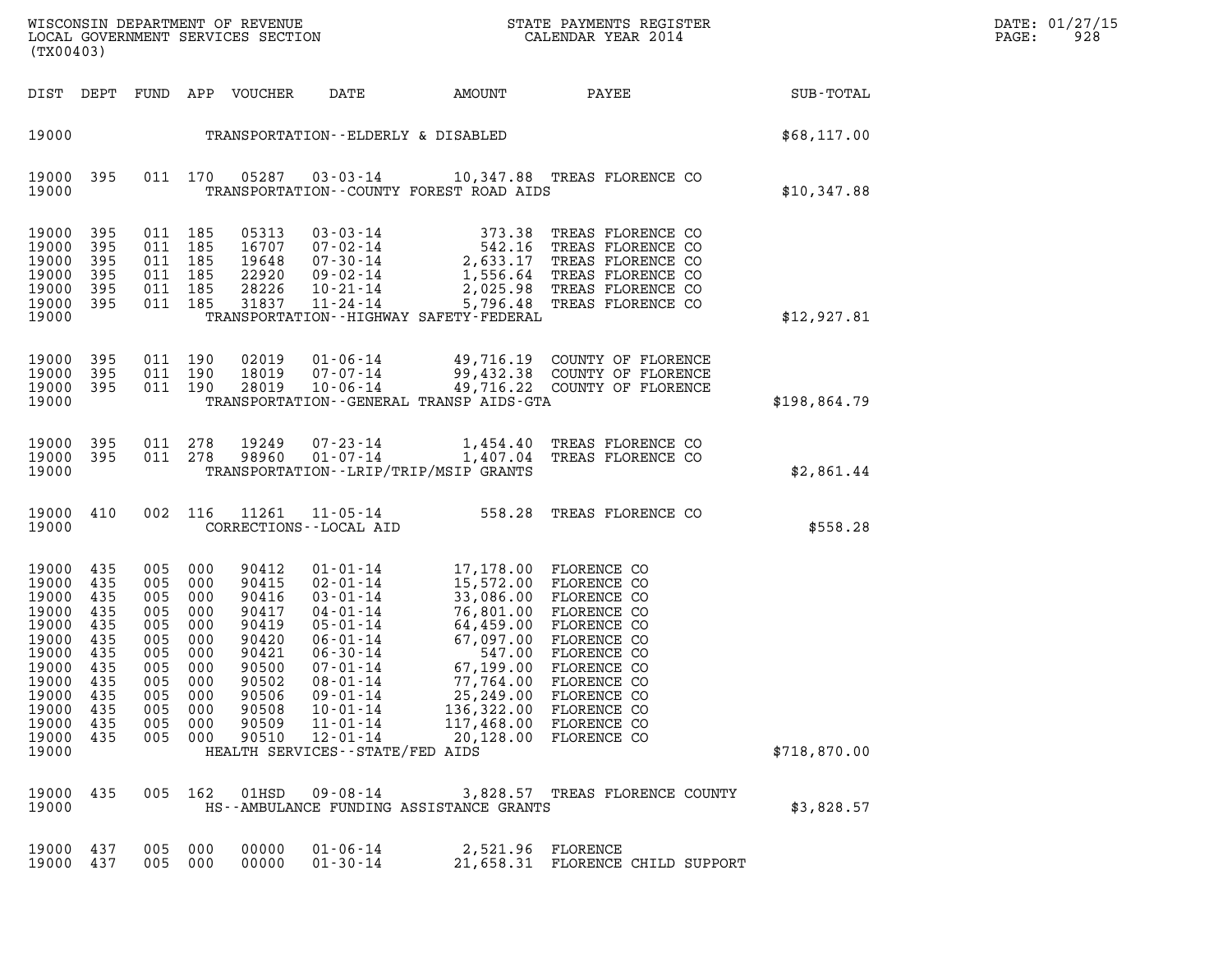WISCONSIN DEPARTMENT OF REVENUE<br>LOCAL GOVERNMENT SERVICES SECTION STATE PAYMENTS REGISTER SECTION DATE: 01/27/15 WISCONSIN DEPARTMENT OF REVENUE<br>LOCAL GOVERNMENT SERVICES SECTION CALENDAR YEAR 2014<br>(TX00403) (TX00403)

| (TX00403)                                                                                                                                                               |                                                                                                                            |                                                                                                                            |                                                                                                                            |                                                                                                                                                                |                                                                                                                                                                                                                                                                                                                                  |                                                                                                                                                                                                                                                          |                                                                                                                                                                                                                                                                                             |              |  |
|-------------------------------------------------------------------------------------------------------------------------------------------------------------------------|----------------------------------------------------------------------------------------------------------------------------|----------------------------------------------------------------------------------------------------------------------------|----------------------------------------------------------------------------------------------------------------------------|----------------------------------------------------------------------------------------------------------------------------------------------------------------|----------------------------------------------------------------------------------------------------------------------------------------------------------------------------------------------------------------------------------------------------------------------------------------------------------------------------------|----------------------------------------------------------------------------------------------------------------------------------------------------------------------------------------------------------------------------------------------------------|---------------------------------------------------------------------------------------------------------------------------------------------------------------------------------------------------------------------------------------------------------------------------------------------|--------------|--|
| DIST                                                                                                                                                                    | DEPT                                                                                                                       | FUND                                                                                                                       | APP                                                                                                                        | VOUCHER                                                                                                                                                        | DATE                                                                                                                                                                                                                                                                                                                             | AMOUNT                                                                                                                                                                                                                                                   | PAYEE                                                                                                                                                                                                                                                                                       | SUB-TOTAL    |  |
| 19000<br>19000<br>19000<br>19000<br>19000<br>19000<br>19000<br>19000<br>19000<br>19000<br>19000<br>19000<br>19000<br>19000<br>19000<br>19000<br>19000<br>19000<br>19000 | 437<br>437<br>437<br>437<br>437<br>437<br>437<br>437<br>437<br>437<br>437<br>437<br>437<br>437<br>437<br>437<br>437<br>437 | 005<br>005<br>005<br>005<br>005<br>005<br>005<br>005<br>005<br>005<br>005<br>005<br>005<br>005<br>005<br>005<br>005<br>005 | 000<br>000<br>000<br>000<br>000<br>000<br>000<br>000<br>000<br>000<br>000<br>000<br>000<br>000<br>000<br>000<br>000<br>000 | 00000<br>00000<br>00000<br>00000<br>00000<br>00000<br>00000<br>00000<br>00000<br>00000<br>00000<br>00000<br>00000<br>00000<br>00000<br>00000<br>00000<br>00000 | $02 - 05 - 14$<br>$03 - 05 - 14$<br>$04 - 07 - 14$<br>$04 - 10 - 14$<br>$04 - 30 - 14$<br>$05 - 05 - 14$<br>$06 - 05 - 14$<br>$07 - 07 - 14$<br>$07 - 30 - 14$<br>$08 - 05 - 14$<br>$08 - 29 - 14$<br>$10 - 05 - 14$<br>$10 - 06 - 14$<br>$10 - 30 - 14$<br>$11 - 03 - 14$<br>$11 - 04 - 14$<br>$11 - 05 - 14$<br>$12 - 05 - 14$ | 3,840.59<br>42,260.58<br>27,084.79<br>22,504.24<br>12,922.35<br>159.30<br>6,392.99<br>20,897.76<br>3.20<br>36,962.27<br>39,345.85 FLORENCE<br>45,050.60 FLORENCE<br>19,094.19 FLORENCE<br>13, 219.21 FLORENCE<br>CHILDREN & FAMILIES--STATE/FEDERAL AIDS | FLORENCE<br>FLORENCE<br>FLORENCE<br>1,607.04 FLORENCE CHILD SUPPORT<br>FLORENCE CHILD SUPPORT<br>FLORENCE<br>FLORENCE<br>FLORENCE<br>FLORENCE CHILD SUPPORT<br>FLORENCE<br>FLORENCE<br>20,002.87 FLORENCE CHILD SUPPORT<br>144.00 FLORENCE CHILD SUPPORT<br>2,787.32 FLORENCE CHILD SUPPORT | \$338,459.42 |  |
|                                                                                                                                                                         |                                                                                                                            |                                                                                                                            |                                                                                                                            |                                                                                                                                                                |                                                                                                                                                                                                                                                                                                                                  |                                                                                                                                                                                                                                                          |                                                                                                                                                                                                                                                                                             |              |  |
| 19000<br>19000                                                                                                                                                          | 455                                                                                                                        | 002                                                                                                                        | 221                                                                                                                        | 13                                                                                                                                                             | $07 - 30 - 14$                                                                                                                                                                                                                                                                                                                   | 120.00<br>JUSTICE -- LAW ENFORCEMENT SERVICES AID                                                                                                                                                                                                        | TREAS FLORENCE CNTY                                                                                                                                                                                                                                                                         | \$120.00     |  |
| 19000<br>19000                                                                                                                                                          | 455                                                                                                                        | 002                                                                                                                        | 231                                                                                                                        | 01381                                                                                                                                                          | $02 - 19 - 14$<br>JUSTICE - - LAW ENFORCEMENT TRAINING                                                                                                                                                                                                                                                                           | 2,880.00                                                                                                                                                                                                                                                 | TREAS FLORENCE CNTY                                                                                                                                                                                                                                                                         | \$2,880.00   |  |
| 19000<br>19000<br>19000                                                                                                                                                 | 455<br>455                                                                                                                 | 002<br>002                                                                                                                 | 532<br>532                                                                                                                 | 009                                                                                                                                                            | $07 - 22 - 14$<br>$03 - 10 - 14$                                                                                                                                                                                                                                                                                                 | JUSTICE - - VICTIM/WITNESS ASSISTANCE SERV                                                                                                                                                                                                               | 8,658.32 TREAS FLORENCE CO<br>8,682.36 TREAS FLORENCE CO                                                                                                                                                                                                                                    | \$17,340.68  |  |
| 19000<br>19000                                                                                                                                                          | 465                                                                                                                        | 002                                                                                                                        | 308                                                                                                                        | 00076                                                                                                                                                          | $11 - 19 - 14$                                                                                                                                                                                                                                                                                                                   | 9,140.00<br>MILITARY AFFAIRS-EMER MGMT-RESPONSE EQMT                                                                                                                                                                                                     | TREAS FLORENCE CO                                                                                                                                                                                                                                                                           | \$9,140.00   |  |
| 19000<br>19000                                                                                                                                                          | 465                                                                                                                        | 002                                                                                                                        | 337                                                                                                                        | 01544                                                                                                                                                          | 07-09-14                                                                                                                                                                                                                                                                                                                         | MILITARY AFFAIRS-EMERGENCY MGMT PLANNING                                                                                                                                                                                                                 | 1,817.00 TREAS FLORENCE CO                                                                                                                                                                                                                                                                  | \$1,817.00   |  |
| 19000<br>19000<br>19000<br>19000<br>19000                                                                                                                               | 465<br>465<br>465<br>465                                                                                                   | 002<br>002<br>002<br>002                                                                                                   | 342<br>342<br>342<br>342                                                                                                   | 00979<br>01279<br>01414<br>01609                                                                                                                               | $01 - 15 - 14$<br>$06 - 25 - 14$<br>$05 - 06 - 14$<br>07-11-14                                                                                                                                                                                                                                                                   | 10,330.40<br>2,472.00<br>MILITARY AFFAIRS-EMERGENCY MGMT-FED FUND                                                                                                                                                                                        | TREAS FLORENCE CO<br>TREAS FLORENCE CO<br>3,593.58 TREAS FLORENCE CO<br>10,591.48 TREAS FLORENCE CO                                                                                                                                                                                         | \$26,987.46  |  |
| 19000<br>19000                                                                                                                                                          | 465                                                                                                                        | 072 364                                                                                                                    |                                                                                                                            | 00926                                                                                                                                                          | $01 - 10 - 14$                                                                                                                                                                                                                                                                                                                   | MILITARY AFFAIRS-EMER MGMT-PLANNING AID                                                                                                                                                                                                                  | 1,501.00 TREAS FLORENCE CO                                                                                                                                                                                                                                                                  | \$1,501.00   |  |
| 19000                                                                                                                                                                   | 485                                                                                                                        | 002 127                                                                                                                    |                                                                                                                            | 06471                                                                                                                                                          | $06 - 27 - 14$                                                                                                                                                                                                                                                                                                                   |                                                                                                                                                                                                                                                          | 50.00 TREAS FLORENCE CO                                                                                                                                                                                                                                                                     |              |  |
|                                                                                                                                                                         |                                                                                                                            |                                                                                                                            |                                                                                                                            |                                                                                                                                                                |                                                                                                                                                                                                                                                                                                                                  |                                                                                                                                                                                                                                                          |                                                                                                                                                                                                                                                                                             |              |  |

| 19000 485 002 127 06471 06–27–14<br>50.00 TREAS FLORENCE CO |
|-------------------------------------------------------------|
|-------------------------------------------------------------|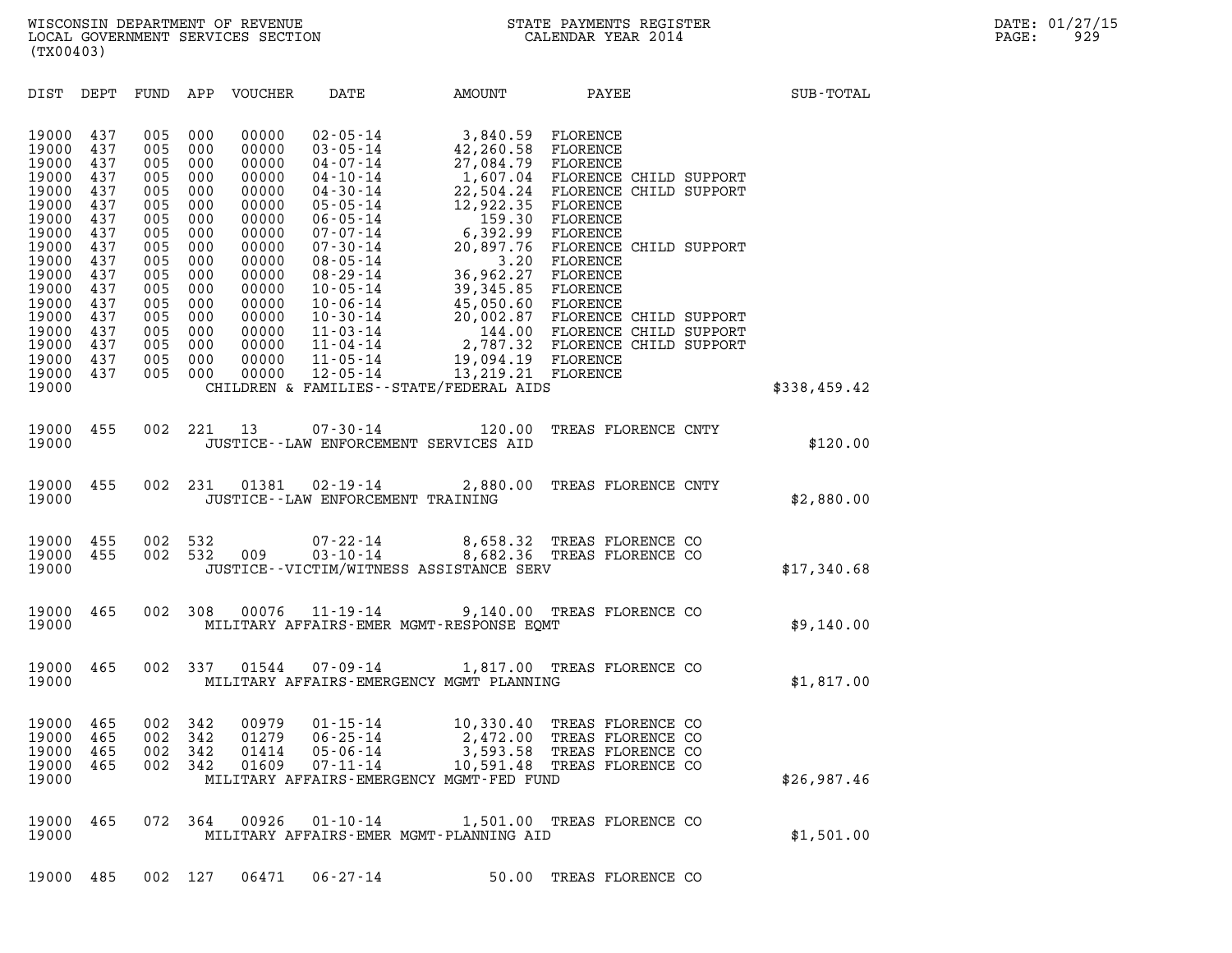| (TX00403)                                                                         |                                               |                                 |                                                                  |                                                                      |                                                              |                                          | ${\tt WISCOONSIM} \begin{tabular}{lcccc} DEPARTMENT OF REVENUE & & & & & & & \begin{tabular}{l} \bf STATE \end{tabular} \end{tabular} \begin{tabular}{lcccc} \bf RTATE \end{tabular} \end{tabular} \begin{tabular}{lcccc} \bf RTATE \end{tabular} \end{tabular} \begin{tabular}{lcccc} \bf RTATE \end{tabular} \end{tabular} \begin{tabular}{lcccc} \bf RTATE \end{tabular} \end{tabular} \begin{tabular}{lcccc} \bf RTATE \end{tabular} \end{tabular} \begin{tabular}{lcccc} \bf RTATE \end{tabular} \end{tabular} \begin{tabular}{lcccc$ |                | DATE: 01/27/15<br>PAGE:<br>930 |
|-----------------------------------------------------------------------------------|-----------------------------------------------|---------------------------------|------------------------------------------------------------------|----------------------------------------------------------------------|--------------------------------------------------------------|------------------------------------------|--------------------------------------------------------------------------------------------------------------------------------------------------------------------------------------------------------------------------------------------------------------------------------------------------------------------------------------------------------------------------------------------------------------------------------------------------------------------------------------------------------------------------------------------|----------------|--------------------------------|
| DIST DEPT                                                                         |                                               |                                 |                                                                  | FUND APP VOUCHER                                                     | DATE                                                         | AMOUNT                                   | <b>PAYEE</b>                                                                                                                                                                                                                                                                                                                                                                                                                                                                                                                               | SUB-TOTAL      |                                |
| 19000                                                                             |                                               |                                 |                                                                  |                                                                      | VETERANS AFFAIRS GRANTS                                      |                                          |                                                                                                                                                                                                                                                                                                                                                                                                                                                                                                                                            | \$50.00        |                                |
| 19000<br>19000                                                                    | 485                                           |                                 | 082 267                                                          | 06471                                                                |                                                              | VETERANS AFFAIRS -- GRANTS TO COUNTIES   | 06-27-14 225.00 TREAS FLORENCE CO                                                                                                                                                                                                                                                                                                                                                                                                                                                                                                          | \$225.00       |                                |
| 19000<br>19000                                                                    | 485                                           |                                 | 083 370                                                          | 06471                                                                | $06 - 27 - 14$                                               | VETERANS AFFAIRS -- GRANTS TO COUNTIES   | 225.00 TREAS FLORENCE CO                                                                                                                                                                                                                                                                                                                                                                                                                                                                                                                   | \$225.00       |                                |
| 19000<br>19000<br>19000<br>19000<br>19000<br>19000<br>19000<br>19000 505<br>19000 | 505<br>505<br>505<br>505<br>505<br>505<br>505 | 002<br>002<br>002<br>002<br>002 | 002 155<br>155<br>155<br>155<br>155<br>002 155<br>155<br>002 155 | 60090<br>60221<br>60382<br>60474<br>60474<br>60518<br>60625<br>60625 | $04 - 24 - 14$                                               | DOA-HOUSING ASSISTANCE-FEDERAL FUNDS     | 08-26-14<br>1,931.00 TREAS FLORENCE CNTY<br>11-26-14<br>530.00 TREAS FLORENCE CNTY<br>01-08-14<br>2,184.00 TREAS FLORENCE CNTY<br>02-26-14<br>10.00 TREAS FLORENCE CNTY<br>03-12-14<br>1,972.00 TREAS FLORENCE CNTY<br>04-24-14<br>1,942.00 TREAS FL<br>1,243.00 TREAS FLORENCE CNTY                                                                                                                                                                                                                                                       | \$8,303.00     |                                |
| 19000<br>19000<br>19000<br>19000<br>19000<br>19000<br>19000                       | 505<br>505<br>505<br>505<br>505<br>505        | 035<br>035<br>035<br>035<br>035 | 371<br>371<br>371<br>371<br>371<br>035 371                       | 60090<br>60382<br>60474<br>60474<br>60518<br>60518                   | DOA--PUBLIC BENEFITS FUND                                    |                                          | 08-26-14<br>01-08-14<br>02-26-14<br>02-26-14<br>03-12-14<br>03-12-14<br>03-12-14<br>03-12-14<br>03-12-14<br>03-12-14<br>03-12-14<br>03-12-14<br>03-12-14<br>03-12-14<br>03-12-14<br>03-12-14<br>03-12-14<br>03-12-14<br>03-12-14<br>03-12-14<br>03-12-14<br>03-12-14<br>03                                                                                                                                                                                                                                                                 | \$6,379.00     |                                |
| 19000<br>19000 505<br>19000                                                       | 505                                           | 089                             | 166<br>089 166                                                   | 00154<br>05102                                                       | $01 - 28 - 14$<br>DOA--LAND INFORMATION FUND                 |                                          | 08-11-14 47,136.00 TREAS FLORENCE CO<br>1,000.00 TREAS FLORENCE CO                                                                                                                                                                                                                                                                                                                                                                                                                                                                         | \$48,136.00    |                                |
| 19000 835<br>19000 835<br>19000                                                   |                                               | 002                             | 002 105<br>105                                                   | 43429<br>80532                                                       | 07-28-14<br>$11 - 17 - 14$<br>REVENUE--STATE SHARED REVENUES |                                          | 23,954.81 TREAS FLORENCE CO<br>136,144.55 TREAS FLORENCE CO                                                                                                                                                                                                                                                                                                                                                                                                                                                                                | \$160,099.36   |                                |
| 19000 835<br>19000                                                                |                                               |                                 | 002 109                                                          | 01019                                                                | 07-28-14<br>REVENUE--EXEMPT COMPUTER AID                     |                                          | 912.00 TREAS FLORENCE CO                                                                                                                                                                                                                                                                                                                                                                                                                                                                                                                   | \$912.00       |                                |
| 19000<br>19000 835<br>19000                                                       | 835                                           | 002<br>002                      | 302<br>302                                                       | 10030<br>11030                                                       | $07 - 28 - 14$<br>$07 - 28 - 14$                             | REVENUE-FIRST DOLLAR/SCHOOL LEVY CREDITS | 808,296.37 TREAS FLORENCE CO<br>288,893.46 TREAS FLORENCE CO                                                                                                                                                                                                                                                                                                                                                                                                                                                                               | \$1,097,189.83 |                                |
| 19000<br>19000                                                                    | 835                                           |                                 | 021 363                                                          | 37311                                                                | $03 - 24 - 14$<br>REVENUE--LOTTERY CREDIT -                  |                                          | 179,445.44 TREAS FLORENCE CO                                                                                                                                                                                                                                                                                                                                                                                                                                                                                                               | \$179,445.44   |                                |
| 19000                                                                             |                                               |                                 |                                                                  |                                                                      | DISTRICT TOTAL APPROPRIATIONS                                |                                          |                                                                                                                                                                                                                                                                                                                                                                                                                                                                                                                                            | \$3,541,508.47 |                                |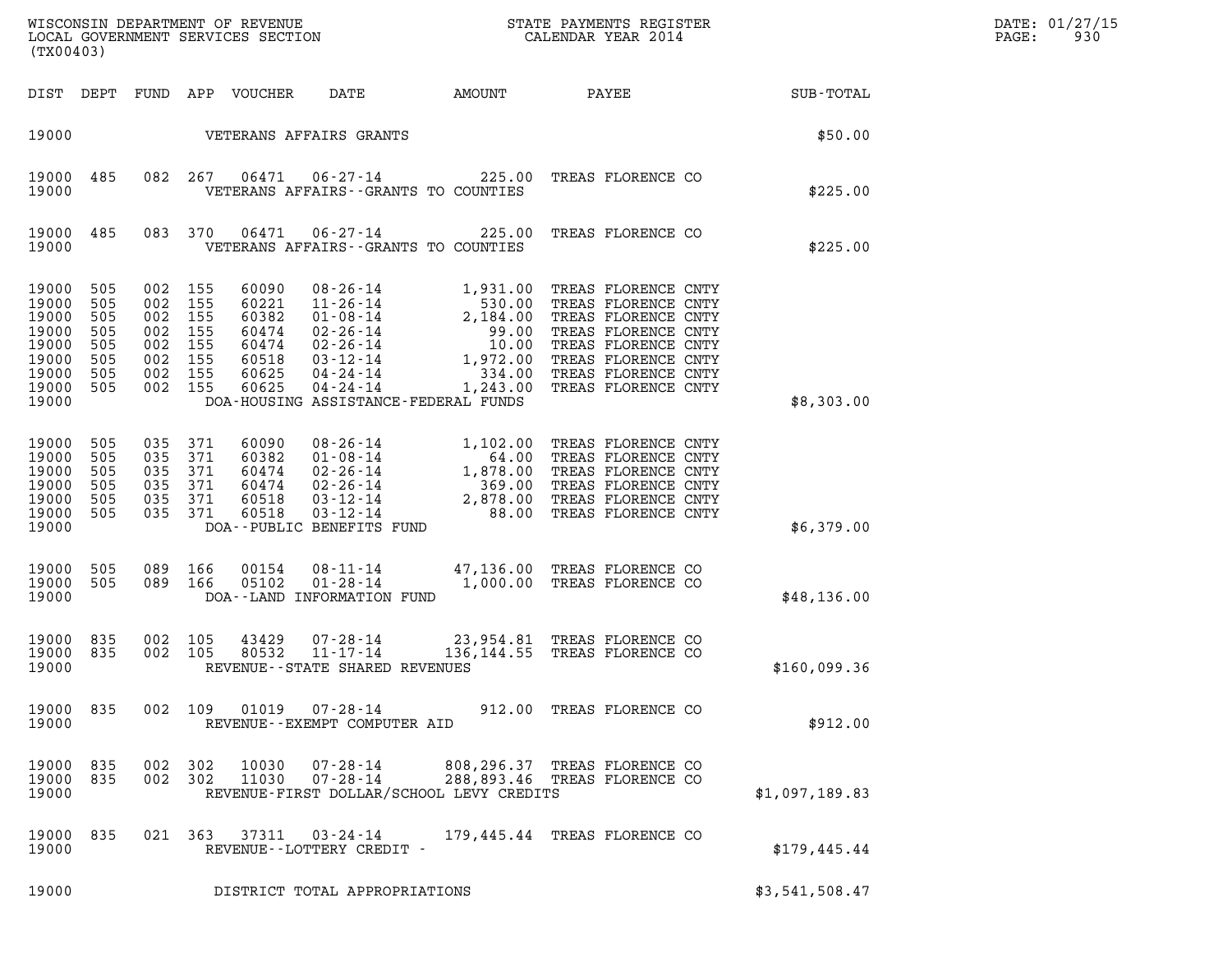| (TX00403)                                     |                   |                                      |                            | WISCONSIN DEPARTMENT OF REVENUE<br>LOCAL GOVERNMENT SERVICES SECTION |                                                                                                      | STATE PAYMENTS REGISTER<br>CALENDAR YEAR 2014        |              | DATE: 01/27/15<br>PAGE:<br>931 |
|-----------------------------------------------|-------------------|--------------------------------------|----------------------------|----------------------------------------------------------------------|------------------------------------------------------------------------------------------------------|------------------------------------------------------|--------------|--------------------------------|
|                                               |                   |                                      | DIST DEPT FUND APP VOUCHER | DATE                                                                 | AMOUNT                                                                                               | PAYEE                                                | SUB-TOTAL    |                                |
| 19002 165<br>19002                            |                   |                                      |                            |                                                                      | 002 225 00506 06-30-14 2,389.95 TREAS TN AURORA<br>SAFETY/PROF SERV--FIRE INSURANCE DUES             |                                                      | \$2,389.95   |                                |
| 19002 370<br>19002                            |                   | 000 001                              |                            |                                                                      | NAT RESOURCES-SEVERANCE/YIELD/WITHDRAWAL                                                             | 01DNR  06-19-14  13,106.90 TREAS TOWN AURORA         | \$13,106.90  |                                |
| 19002 370<br>19002                            |                   | 002 503                              | 16533                      |                                                                      | $01 - 30 - 14$ 46,396.47<br>NAT RESOURCES--AIDS IN LIEU OF TAXES                                     | TREAS TN AURORA<br>TOWN SHARE 3489.61                | \$46,396.47  |                                |
| 19002 370<br>19002 370<br>19002               |                   | 012 571<br>012 571                   | 37509<br>37509             | 06-16-14<br>$06 - 16 - 14$                                           | NAT RESOURCES--FOREST CROP/MFL/CO FOREST                                                             | 617.47 TREAS TN AURORA<br>703.54 TREAS TN AURORA     | \$1,321.01   |                                |
| 19002 370<br>19002                            |                   | 012 579                              | 19298                      | 04 - 16 - 14                                                         | 35.20 TREAS TN AURORA<br>NAT RESOURCES -- AIDS IN LIEU OF TAXES                                      |                                                      | \$35.20      |                                |
| 19002<br>19002<br>19002<br>19002 395<br>19002 | 395<br>395<br>395 | 011 191<br>011 191<br>011<br>011 191 | 191<br>20504<br>30504      | 04504 01-06-14<br>10504 04-07-14<br>07-07-14<br>$10 - 06 - 14$       | 18,814.83 TOWN OF AURORA<br>18,814.83 TOWN OF AURORA<br>TRANSPORTATION - - GENERAL TRANSP AIDS - GTA | 18,814.83 TOWN OF AURORA<br>18,814.86 TOWN OF AURORA | \$75, 259.35 |                                |
| 19002 835<br>19002<br>19002                   | 835               | 002 105<br>002 105                   | 43421<br>80524             | 07-28-14<br>$11 - 17 - 14$<br>REVENUE--STATE SHARED REVENUES         | 9,755.08<br>55,278.77                                                                                | TREAS TN AURORA<br>TREAS TN AURORA                   | \$65,033.85  |                                |
| 19002 835<br>19002                            |                   |                                      | 02465<br>002 109           | 07-28-14<br>REVENUE--EXEMPT COMPUTER AID                             |                                                                                                      | 34.00 TREAS TN AURORA                                | \$34.00      |                                |
| 19002                                         |                   |                                      |                            | DISTRICT TOTAL APPROPRIATIONS                                        |                                                                                                      |                                                      | \$203,576.73 |                                |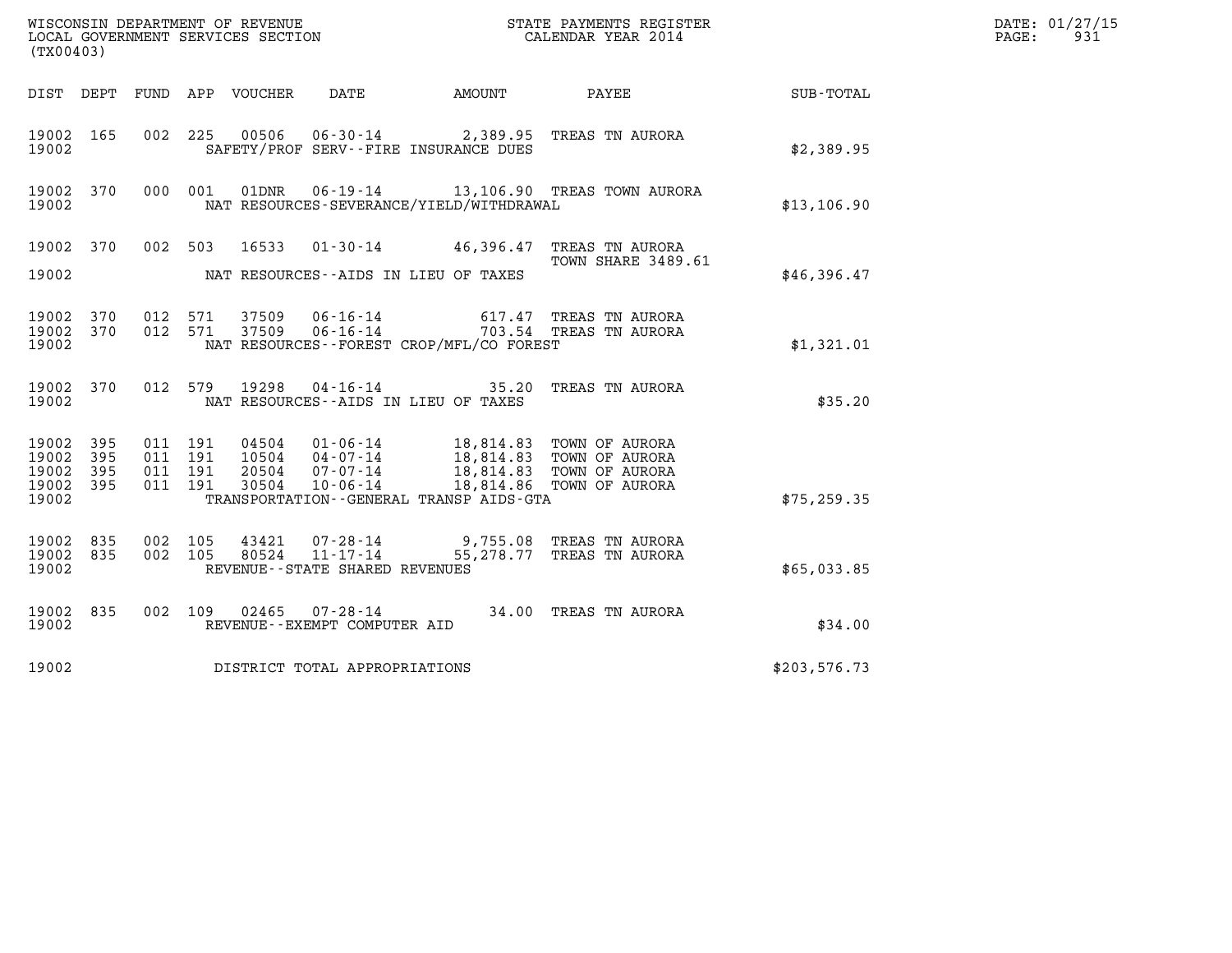| WISCONSIN DEPARTMENT OF REVENUE   | STATE PAYMENTS REGISTER | DATE: 01/27/15 |
|-----------------------------------|-------------------------|----------------|
| LOCAL GOVERNMENT SERVICES SECTION | CALENDAR YEAR 2014      | 932<br>PAGE:   |

| (TX00403)                                             |           |                                          |                                 |                                   | WISCONSIN DEPARTMENT OF REVENUE<br>LOCAL GOVERNMENT SERVICES SECTION<br>CALENDAR YEAR 2014 |                                                                                                                                                                                                                                                           | DATE: 01/27/15<br>PAGE: 932 |  |
|-------------------------------------------------------|-----------|------------------------------------------|---------------------------------|-----------------------------------|--------------------------------------------------------------------------------------------|-----------------------------------------------------------------------------------------------------------------------------------------------------------------------------------------------------------------------------------------------------------|-----------------------------|--|
|                                                       |           |                                          | DIST DEPT FUND APP VOUCHER DATE |                                   |                                                                                            | AMOUNT PAYEE SUB-TOTAL                                                                                                                                                                                                                                    |                             |  |
| 19004                                                 | 19004 165 | 002 225                                  |                                 |                                   | SAFETY/PROF SERV--FIRE INSURANCE DUES                                                      | 00507  06-30-14   1,347.72  TREAS TN COMMONWEALTH                                                                                                                                                                                                         | \$1,347.72                  |  |
| 19004                                                 |           |                                          | 19004 370 000 001 01DNR         |                                   | NAT RESOURCES-SEVERANCE/YIELD/WITHDRAWAL                                                   | 06-19-14 1,804.53 TREAS TOWN COMMONWEALTH<br>19004 370 000 001 02DNR 09-11-14 395.60 TREAS TOWN COMMONWEALTH                                                                                                                                              | \$2,200.13                  |  |
|                                                       |           |                                          |                                 |                                   |                                                                                            | 19004 370 002 503 16534 01-30-14 1,357.40 TREAS TN COMMONWEALTH<br>19004 370 002 503 16534 01-30-14 30,366.44 TREAS TN COMMONWEALTH<br>19004 370 002 503 16534 01-30-14 31,111.48 TREAS TN COMMONWEALTH<br>TOWN SHARE 1226.00                             |                             |  |
| 19004                                                 |           |                                          |                                 |                                   | NAT RESOURCES--AIDS IN LIEU OF TAXES                                                       |                                                                                                                                                                                                                                                           | \$62,835.32                 |  |
| 19004                                                 |           | 19004 370 012 571<br>19004 370 012 571   |                                 |                                   | NAT RESOURCES - - FOREST CROP/MFL/CO FOREST                                                | 37510  06-16-14   1,132.85   TREAS TN COMMONWEALTH<br>37510  06-16-14   2,312.23   TREAS TN COMMONWEALTH                                                                                                                                                  | \$3,445.08                  |  |
| 19004                                                 |           |                                          |                                 |                                   | NAT RESOURCES--AIDS IN LIEU OF TAXES                                                       | $\begin{array}{cccccc} 19004 & 370 & 012 & 579 & 19299 & 04\cdot 16\cdot 14 & & & & & 64\cdot 91 & \text{TREAS TN COMMONWEALITH} \\ 19004 & 370 & 012 & 579 & 19299 & 04\cdot 16\cdot 14 & & & & 665\cdot 66 & \text{TREAS TN COMMONWEALITH} \end{array}$ | \$730.57                    |  |
| 19004 395<br>19004<br>19004 395<br>19004 395<br>19004 | 395       | 011 191<br>011 191<br>011 191<br>011 191 |                                 |                                   | TRANSPORTATION--GENERAL TRANSP AIDS-GTA                                                    | 04505  01-06-14  17,158.28  TOWN OF COMMONWEALTH<br>10505  04-07-14  17,158.28  TOWN OF COMMONWEALTH<br>20505  07-07-14  17,158.28  TOWN OF COMMONWEALTH<br>30505  10-06-14  17,158.30  TOWN OF COMMONWEALTH                                              | \$68,633.14                 |  |
| 19004                                                 | 19004 835 | 19004 835 002 105<br>002 105             |                                 | REVENUE - - STATE SHARED REVENUES |                                                                                            |                                                                                                                                                                                                                                                           | \$22,938.95                 |  |
| 19004                                                 |           |                                          |                                 | DISTRICT TOTAL APPROPRIATIONS     |                                                                                            |                                                                                                                                                                                                                                                           | \$162, 130.91               |  |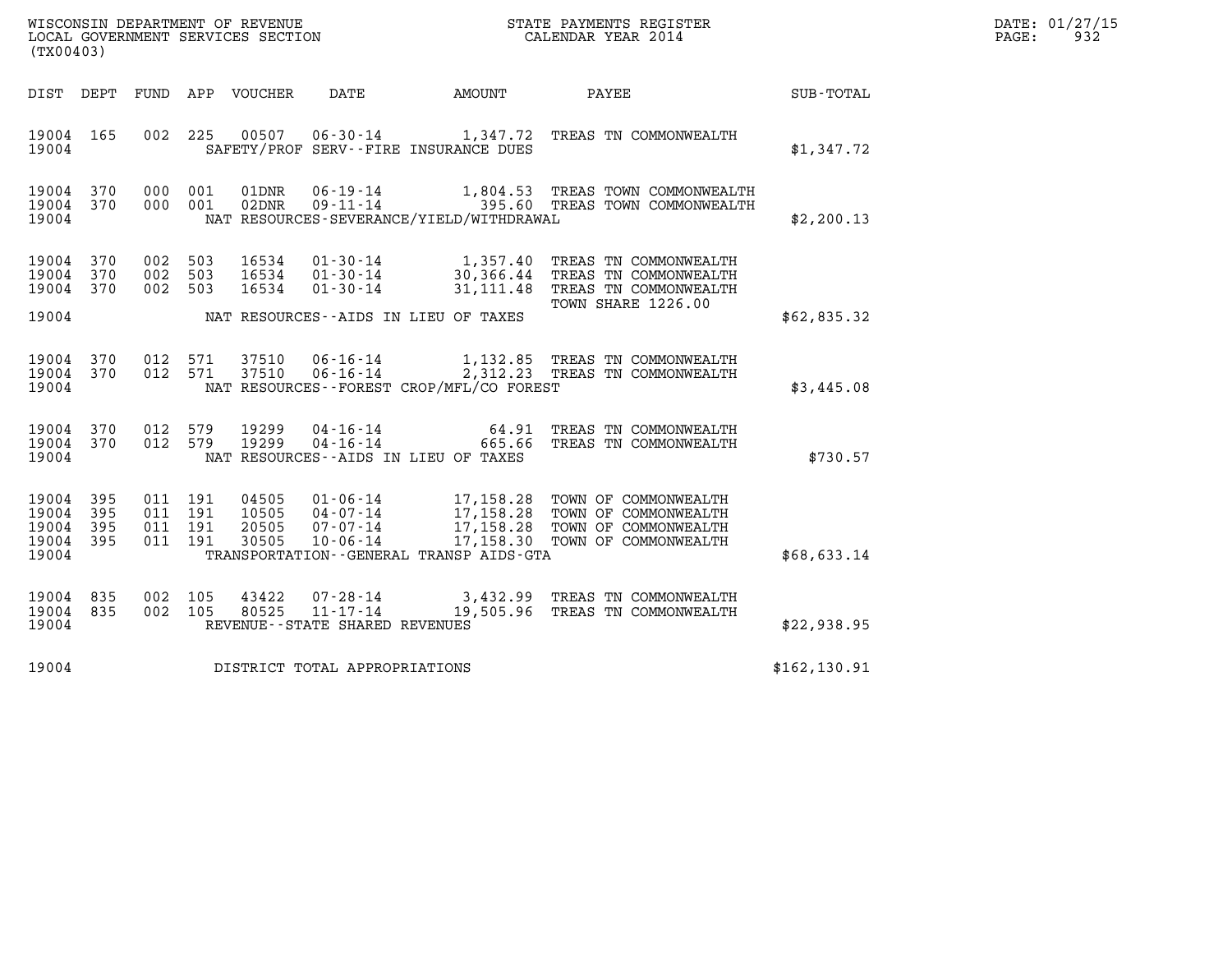| WISCONSIN DEPARTMENT OF REVENUE   | STATE PAYMENTS REGISTER | DATE: 01/27/15 |
|-----------------------------------|-------------------------|----------------|
| LOCAL GOVERNMENT SERVICES SECTION | CALENDAR YEAR 2014      | ०२२<br>PAGE:   |

| (TX00403)                                 |                          |                          |                          | WISCONSIN DEPARTMENT OF REVENUE<br>LOCAL GOVERNMENT SERVICES SECTION |                                                                       |                                                                                             | STATE PAYMENTS REGISTER<br>CALENDAR YEAR 2014                         |              |
|-------------------------------------------|--------------------------|--------------------------|--------------------------|----------------------------------------------------------------------|-----------------------------------------------------------------------|---------------------------------------------------------------------------------------------|-----------------------------------------------------------------------|--------------|
| DIST                                      | DEPT                     | <b>FUND</b>              | APP                      | <b>VOUCHER</b>                                                       | <b>DATE</b>                                                           | <b>AMOUNT</b>                                                                               | PAYEE                                                                 | SUB-TOTAL    |
| 19006<br>19006                            | 165                      | 002                      | 225                      | 00508                                                                | $06 - 30 - 14$                                                        | 880.51<br>SAFETY/PROF SERV--FIRE INSURANCE DUES                                             | TREAS TN FENCE                                                        | \$880.51     |
| 19006<br>19006<br>19006<br>19006          | 370<br>370<br>370        | 000<br>000<br>000        | 001<br>001<br>001        | 01DNR<br>02DNR<br>03DNR                                              | $06 - 19 - 14$<br>$09 - 11 - 14$<br>$11 - 04 - 14$                    | 5,600.07<br>306.48<br>283.59<br>NAT RESOURCES-SEVERANCE/YIELD/WITHDRAWAL                    | TREAS TOWN FENCE<br>TREAS TOWN FENCE<br>TREAS TOWN FENCE              | \$6,190.14   |
| 19006<br>19006<br>19006                   | 370<br>370<br>370        | 002<br>002<br>002        | 503<br>503<br>503        | 16535<br>16535<br>16535                                              | $01 - 30 - 14$<br>$01 - 30 - 14$<br>$01 - 30 - 14$                    | 174.13<br>35, 139.39<br>6,242.17                                                            | TREAS TN FENCE<br>TREAS TN FENCE<br>TREAS TN FENCE<br>TOWN SHARE 0.00 |              |
| 19006                                     |                          |                          |                          |                                                                      |                                                                       | NAT RESOURCES -- AIDS IN LIEU OF TAXES                                                      |                                                                       | \$41,555.69  |
| 19006<br>19006<br>19006                   | 370<br>370               | 012<br>012               | 571<br>571               | 37511<br>37511                                                       | $06 - 16 - 14$<br>$06 - 16 - 14$                                      | 3,831.76<br>648.00<br>NAT RESOURCES - - FOREST CROP/MFL/CO FOREST                           | TREAS TN FENCE<br>TREAS TN FENCE                                      | \$4,479.76   |
| 19006<br>19006<br>19006<br>19006          | 370<br>370<br>370        | 012<br>012<br>012        | 579<br>579<br>579        | 19300<br>19300<br>19300                                              | $04 - 16 - 14$<br>$04 - 16 - 14$<br>$04 - 16 - 14$                    | 109.86<br>4.26<br>1,402.83<br>NAT RESOURCES--AIDS IN LIEU OF TAXES                          | TREAS TN FENCE<br>TREAS TN FENCE<br>TREAS TN FENCE                    | \$1,516.95   |
| 19006<br>19006                            | 370                      | 012                      | 584                      | 00105                                                                | $09 - 30 - 14$                                                        | 15,499.78<br>NAT RESOURCES - PMT IN LIEU OF TAXES                                           | TREAS TN FENCE                                                        | \$15,499.78  |
| 19006<br>19006<br>19006<br>19006<br>19006 | 395<br>395<br>395<br>395 | 011<br>011<br>011<br>011 | 191<br>191<br>191<br>191 | 04506<br>10506<br>20506<br>30506                                     | $01 - 06 - 14$<br>$04 - 07 - 14$<br>$07 - 07 - 14$<br>$10 - 06 - 14$  | 32,861.13<br>32,861.13<br>32,861.13<br>32,861.14<br>TRANSPORTATION--GENERAL TRANSP AIDS-GTA | TOWN OF FENCE<br>TOWN OF FENCE<br>TOWN OF FENCE<br>TOWN OF FENCE      | \$131,444.53 |
| 19006<br>19006                            | 395                      | 011                      | 278                      | 29012                                                                | $10 - 24 - 14$                                                        | 27,183.67<br>TRANSPORTATION - - LRIP/TRIP/MSIP GRANTS                                       | TREAS TN FENCE                                                        | \$27,183.67  |
| 19006<br>19006<br>19006                   | 835<br>835               | 002<br>002               | 105<br>105               | 43423<br>80526                                                       | $07 - 28 - 14$<br>$11 - 17 - 14$<br>REVENUE - - STATE SHARED REVENUES | 626.91<br>3,552.49                                                                          | TREAS TN FENCE<br>TREAS TN FENCE                                      | \$4,179.40   |
| 19006                                     |                          |                          |                          |                                                                      | DISTRICT TOTAL APPROPRIATIONS                                         |                                                                                             |                                                                       | \$232,930.43 |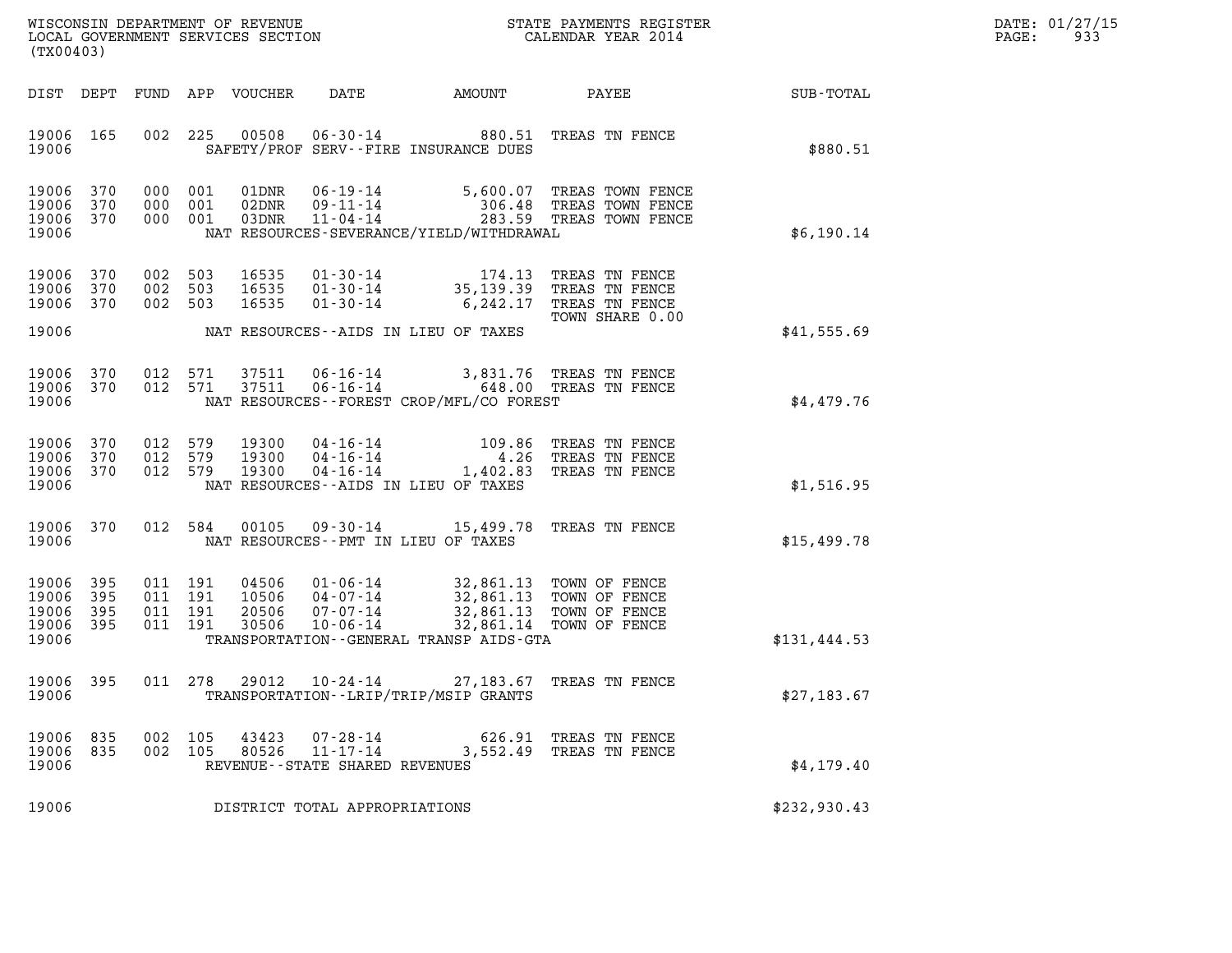| DATE: | 01/27/15 |
|-------|----------|
| PAGE: | 934      |

| WISCONSIN DEPARTMENT OF REVENUE<br>LOCAL GOVERNMENT SERVICES SECTION<br>(TX00403) |                   |                       |                       |                                  |                                                                      |                                                                   | STATE PAYMENTS REGISTER<br>CALENDAR YEAR 2014                                    |              | DATE: 01/27/15<br>PAGE:<br>934 |
|-----------------------------------------------------------------------------------|-------------------|-----------------------|-----------------------|----------------------------------|----------------------------------------------------------------------|-------------------------------------------------------------------|----------------------------------------------------------------------------------|--------------|--------------------------------|
| DIST DEPT                                                                         |                   |                       |                       | FUND APP VOUCHER                 | DATE                                                                 | AMOUNT                                                            | PAYEE                                                                            | SUB-TOTAL    |                                |
| 19008<br>19008                                                                    | 165               |                       | 002 225               | 00509                            |                                                                      | $06 - 30 - 14$ 1, 257.87<br>SAFETY/PROF SERV--FIRE INSURANCE DUES | TREAS TN FERN                                                                    | \$1,257.87   |                                |
| 19008<br>19008<br>19008                                                           | 370<br>370        |                       | 000 001<br>000 001    | 01DNR<br>02DNR                   | 06-19-14<br>$09 - 11 - 14$                                           | NAT RESOURCES-SEVERANCE/YIELD/WITHDRAWAL                          | 5,933.67 TREAS TOWN FERN<br>15,364.05 TREAS TOWN FERN                            | \$21, 297.72 |                                |
| 19008<br>19008                                                                    | 370<br>370        | 002 503               | 002 503               | 16536<br>16536                   | $01 - 30 - 14$<br>$01 - 30 - 14$                                     | 2,410.20<br>19,899.57                                             | TREAS TN FERN<br>TREAS TN FERN                                                   |              |                                |
| 19008                                                                             |                   |                       |                       |                                  |                                                                      | NAT RESOURCES -- AIDS IN LIEU OF TAXES                            | TOWN SHARE 2130.50                                                               | \$22,309.77  |                                |
| 19008<br>19008<br>19008                                                           | 370<br>370        |                       | 012 571<br>012 571    | 37512<br>37512                   | $06 - 16 - 14$<br>$06 - 16 - 14$                                     | NAT RESOURCES--FOREST CROP/MFL/CO FOREST                          | 2,064.70 TREAS TN FERN<br>1,091.55 TREAS TN FERN                                 | \$3,156.25   |                                |
| 19008<br>19008<br>19008                                                           | 370<br>370        | 012 579               | 012 579               | 19301<br>19301                   | 04-16-14<br>$04 - 16 - 14$                                           | 44.55<br>975.16<br>NAT RESOURCES--AIDS IN LIEU OF TAXES           | TREAS TN FERN<br>TREAS TN FERN                                                   | \$1,019.71   |                                |
| 19008<br>19008<br>19008<br>19008 395<br>19008                                     | 395<br>395<br>395 | 011 191<br>011<br>011 | 011 191<br>191<br>191 | 04507<br>10507<br>20507<br>30507 | $01 - 06 - 14$<br>$04 - 07 - 14$<br>$07 - 07 - 14$<br>$10 - 06 - 14$ | 13,083.06<br>13,083.06<br>TRANSPORTATION--GENERAL TRANSP AIDS-GTA | TOWN OF FERN<br>13,083.06 TOWN OF FERN<br>TOWN OF FERN<br>13,083.06 TOWN OF FERN | \$52,332.24  |                                |
| 19008<br>19008<br>19008                                                           | 835<br>835        | 002                   | 105<br>002 105        | 43424<br>80527                   | 07-28-14<br>$11 - 17 - 14$<br>REVENUE - - STATE SHARED REVENUES      | 827.43<br>4,688.76                                                | TREAS TN FERN<br>TREAS TN FERN                                                   | \$5,516.19   |                                |
| 19008<br>19008                                                                    | 835               |                       | 002 109               | 02466                            | $07 - 28 - 14$<br>REVENUE - - EXEMPT COMPUTER AID                    |                                                                   | 1.00 TREAS TN FERN                                                               | \$1.00       |                                |
| 19008                                                                             |                   |                       |                       |                                  | DISTRICT TOTAL APPROPRIATIONS                                        |                                                                   |                                                                                  | \$106,890.75 |                                |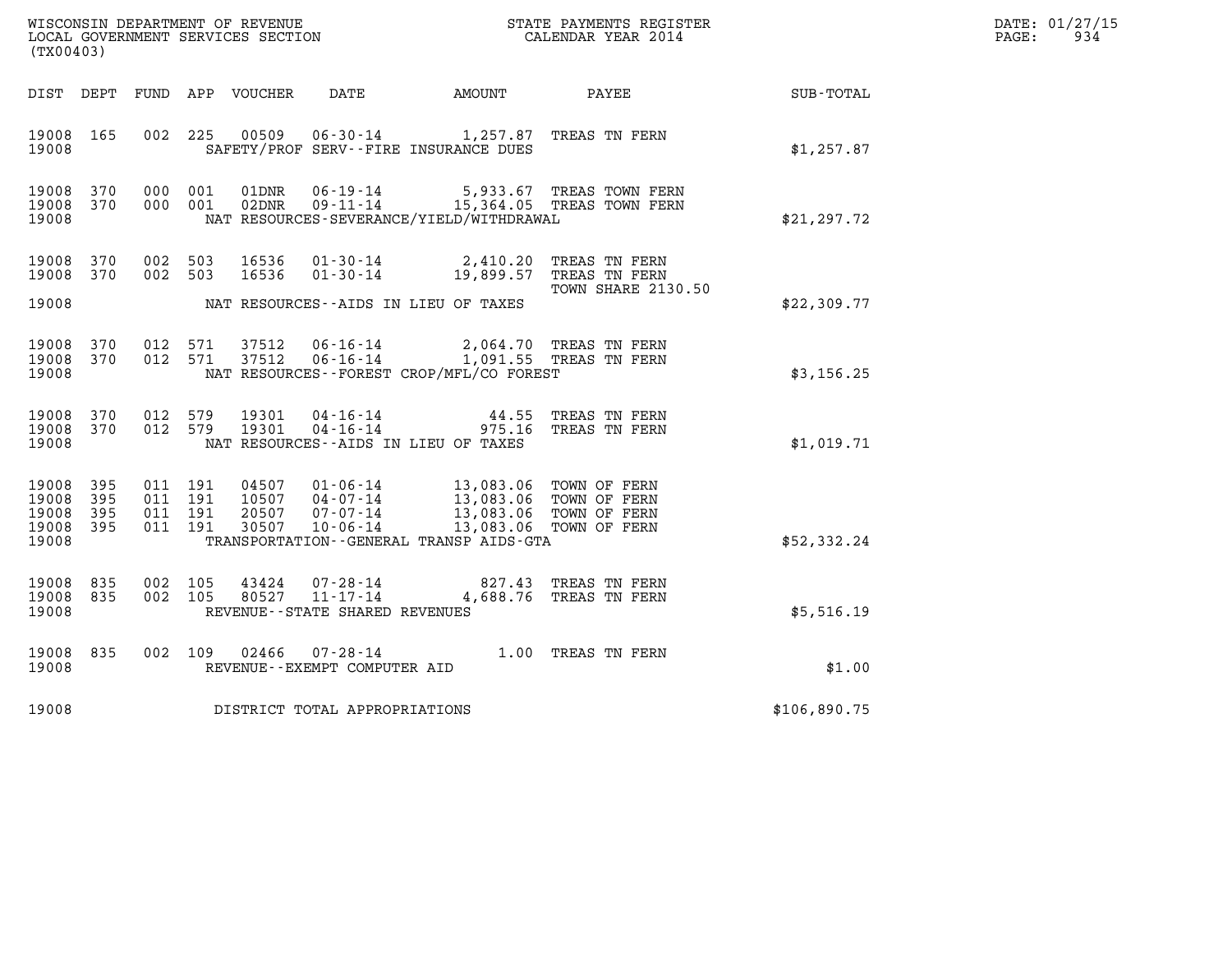| DATE: | 01/27/15 |
|-------|----------|
| PAGE: | 935      |

| (TX00403)                                     |                          |                               |                    |                                  |                                                              |                                                                                                                                                                                                                      |                             |              | DATE: 01/27/15<br>$\mathtt{PAGE}$ :<br>935 |
|-----------------------------------------------|--------------------------|-------------------------------|--------------------|----------------------------------|--------------------------------------------------------------|----------------------------------------------------------------------------------------------------------------------------------------------------------------------------------------------------------------------|-----------------------------|--------------|--------------------------------------------|
| DIST DEPT                                     |                          |                               |                    | FUND APP VOUCHER                 | DATE                                                         | AMOUNT PAYEE SUB-TOTAL                                                                                                                                                                                               |                             |              |                                            |
| 19010 165<br>19010                            |                          |                               |                    |                                  |                                                              | 002 225 00510 06-30-14 9,577.78 TREAS TN FLORENCE<br>SAFETY/PROF SERV--FIRE INSURANCE DUES                                                                                                                           |                             | \$9,577.78   |                                            |
| 19010 370<br>19010 370<br>19010               |                          |                               | 000 001<br>000 001 |                                  |                                                              | 01DNR  06-19-14   16,203.80 TREAS TOWN FLORENCE<br>02DNR  09-11-14   8,179.84 TREAS TOWN FLORENCE<br>NAT RESOURCES-SEVERANCE/YIELD/WITHDRAWAL                                                                        |                             | \$24,383.64  |                                            |
| 19010<br>19010<br>19010<br>19010 370<br>19010 | 370<br>370<br>370        | 002 503<br>002 503<br>002 503 | 002 503            | 16537<br>16537<br>16537<br>16537 | $01 - 30 - 14$                                               | 01-30-14 3,445.74 TREAS TN FLORENCE<br>01-30-14 223,321.21 TREAS TN FLORENCE<br>01-30-14 108,267.44 TREAS TN FLORENCE<br>4,385.56 TREAS TN FLORENCE<br>NAT RESOURCES--AIDS IN LIEU OF TAXES                          | <b>TOWN SHARE 45520.69</b>  | \$339,419.95 |                                            |
| 19010<br>19010 370<br>19010                   | 370                      |                               | 012 571<br>012 571 | 37513<br>37513                   |                                                              | 06-16-14 6,398.24 TREAS TN FLORENCE<br>06-16-14 360.00 TREAS TN FLORENCE<br>NAT RESOURCES--FOREST CROP/MFL/CO FOREST                                                                                                 |                             | \$6,758.24   |                                            |
| 19010 370<br>19010                            |                          |                               |                    |                                  |                                                              | 012 579 19302 04-16-14 7.54 TREAS TN FLORENCE<br>NAT RESOURCES--AIDS IN LIEU OF TAXES                                                                                                                                |                             | \$7.54       |                                            |
| 19010                                         | 19010 370                |                               |                    |                                  |                                                              | 012 584 00106 09-30-14 9,064.01 TREAS TN FLORENCE<br>NAT RESOURCES -- PMT IN LIEU OF TAXES                                                                                                                           |                             | \$9,064.01   |                                            |
| 19010                                         | 19010 370                |                               | 012 663            |                                  |                                                              | 01413  01-22-14  3,569.09  TREAS TN FLORENCE<br>NAT RESOURCES - - LAKES MANAGEMENT GRANTS                                                                                                                            |                             | \$3,569.09   |                                            |
| 19010<br>19010<br>19010<br>19010<br>19010     | 395<br>395<br>395<br>395 | 011 191<br>011 191<br>011 191 | 011 191            | 04508<br>10508<br>20508<br>30508 |                                                              | 01-06-14 57,044.68 TOWN OF FLORENCE<br>04-07-14<br>07-07-14 57,044.68 TOWN OF FLORENCE<br>07-07-14 57,044.68 TOWN OF FLORENCE<br>10-06-14 57,044.69 TOWN OF FLORENCE<br>TRANSPORTATION - - GENERAL TRANSP AIDS - GTA |                             | \$228,178.73 |                                            |
| 19010 395<br>19010                            |                          |                               |                    |                                  |                                                              | 011 278 22729 08-26-14 26,733.70 TREAS TN FLORENCE<br>TRANSPORTATION - - LRIP/TRIP/MSIP GRANTS                                                                                                                       |                             | \$26,733.70  |                                            |
| 19010<br>19010                                | 435                      |                               |                    |                                  |                                                              | 005 163 01LGS 11-17-14 3,500.00 FLORENCE COUNTY RESCUE SQUAD<br>HS--PREPAID MEDICAL TRANSPORT REIMBURSE                                                                                                              |                             | \$3,500.00   |                                            |
| 19010 835<br>19010 835<br>19010               |                          |                               | 002 105<br>002 105 | 43425<br>80528                   | 07-28-14<br>$11 - 17 - 14$<br>REVENUE--STATE SHARED REVENUES | 12,588.34 TREAS TN FLORENCE                                                                                                                                                                                          | 68,034.25 TREAS TN FLORENCE | \$80,622.59  |                                            |

19010 835 002 109 02467 07-28-14 308.00 TREAS TN FLORENCE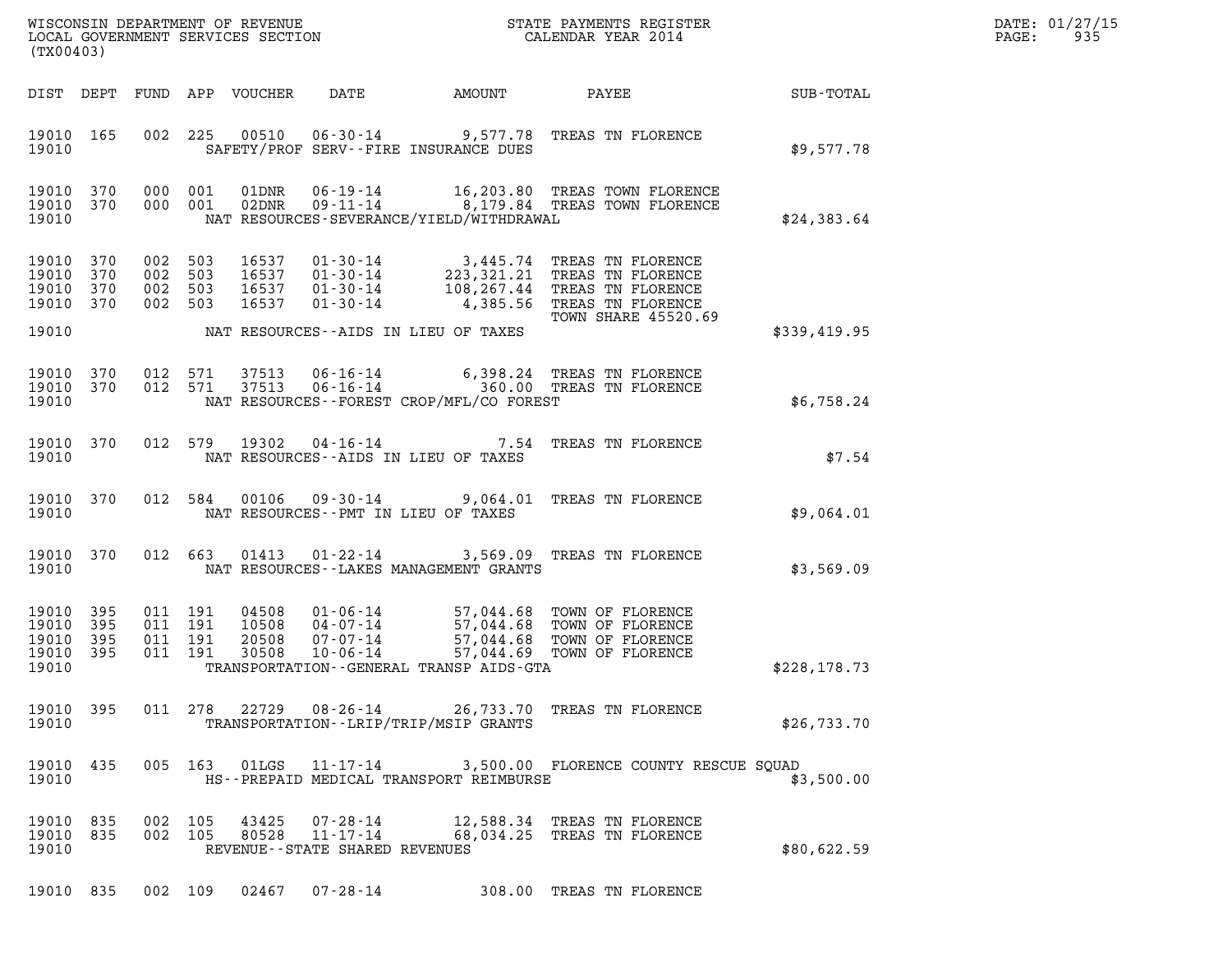| WISCONSIN DEPARTMENT OF REVENUE<br>LOCAL GOVERNMENT SERVICES SECTION<br>(TX00403) |      |     |         |                               |                                                 | STATE PAYMENTS REGISTER<br>CALENDAR YEAR 2014 |               | DATE: 01/27/15<br>936<br>PAGE: |  |
|-----------------------------------------------------------------------------------|------|-----|---------|-------------------------------|-------------------------------------------------|-----------------------------------------------|---------------|--------------------------------|--|
|                                                                                   |      |     |         |                               |                                                 |                                               |               |                                |  |
| DIST<br>DEPT                                                                      | FUND | APP | VOUCHER | DATE                          | AMOUNT                                          | PAYEE                                         | SUB-TOTAL     |                                |  |
| 19010                                                                             |      |     |         | REVENUE--EXEMPT COMPUTER AID  | \$308.00                                        |                                               |               |                                |  |
| 835<br>19010<br>19010                                                             | 002  | 501 | 00002   | $02 - 03 - 14$                | 89.05<br>DOA-PAYMENT FOR MUNICIPAL SERVICES AID | TREAS TN FLORENCE                             | \$89.05       |                                |  |
| 19010                                                                             |      |     |         | DISTRICT TOTAL APPROPRIATIONS |                                                 |                                               | \$732, 212.32 |                                |  |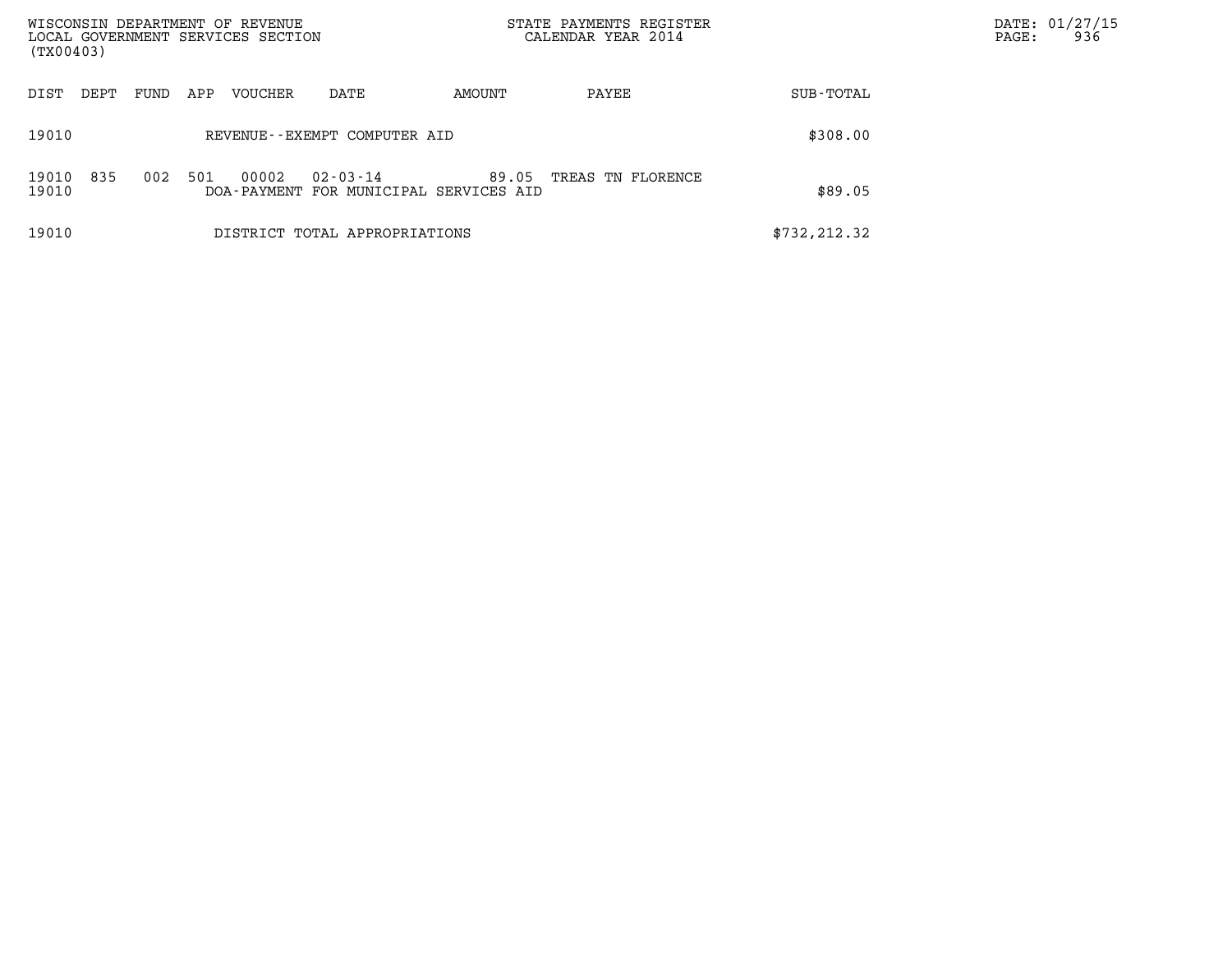| WISCONSIN DEPARTMENT OF REVENUE<br>LOCAL GOVERNMENT SERVICES SECTION | STATE PAYMENTS REGISTER<br>CALENDAR YEAR 2014 | DATE: 01/27/15<br>93'<br>PAGE: |
|----------------------------------------------------------------------|-----------------------------------------------|--------------------------------|

| WISCONSIN DEPARTMENT OF REVENUE<br>LOCAL GOVERNMENT SERVICES SECTION<br>(TX00403) |                          |  |                                          |                                  |                                   |                                                                                                                              | STATE PAYMENTS REGISTER<br>CALENDAR YEAR 2014                                                       |               | DATE: 01/27/15<br>PAGE:<br>937 |
|-----------------------------------------------------------------------------------|--------------------------|--|------------------------------------------|----------------------------------|-----------------------------------|------------------------------------------------------------------------------------------------------------------------------|-----------------------------------------------------------------------------------------------------|---------------|--------------------------------|
| DIST DEPT                                                                         |                          |  |                                          | FUND APP VOUCHER                 | DATE                              | <b>AMOUNT</b>                                                                                                                | PAYEE                                                                                               | SUB-TOTAL     |                                |
| 19012<br>19012                                                                    | 165                      |  |                                          |                                  |                                   | SAFETY/PROF SERV--FIRE INSURANCE DUES                                                                                        | 002 225 00511 06-30-14 1,347.72 TREAS TN HOMESTEAD                                                  | \$1,347.72    |                                |
| 19012<br>19012<br>19012                                                           | 370<br>370               |  | 000 001<br>000 001                       | 01DNR<br>03DNR                   |                                   | 06-19-14 2,499.81 TREAS TOWN HOMESTEAD<br>11-04-14 1,208.15 TREAS TOWN HOMESTEAD<br>NAT RESOURCES-SEVERANCE/YIELD/WITHDRAWAL | \$3,707.96                                                                                          |               |                                |
| 19012<br>19012<br>19012                                                           | 370<br>370               |  | 012 571                                  | 37514                            |                                   | NAT RESOURCES--FOREST CROP/MFL/CO FOREST                                                                                     | 012 571 37514 06-16-14 799.24 TREAS TN HOMESTEAD<br>06-16-14 5,803.13 TREAS TN HOMESTEAD            | \$6,602.37    |                                |
| 19012<br>19012<br>19012<br>19012<br>19012                                         | 395<br>395<br>395<br>395 |  | 011 191<br>011 191<br>011 191<br>011 191 | 04509<br>10509<br>20509<br>30509 |                                   | $01 - 06 - 14$ 19, 169.43<br>TRANSPORTATION--GENERAL TRANSP AIDS-GTA                                                         | TOWN OF HOMESTEAD<br>TOWN OF HOMESTEAD<br>TOWN OF HOMESTEAD<br>10-06-14 19,169.45 TOWN OF HOMESTEAD | \$76,677.74   |                                |
| 19012<br>19012<br>19012                                                           | 835<br>835               |  | 002 105<br>002 105                       | 43426<br>80529                   | REVENUE - - STATE SHARED REVENUES | 07-28-14 1,915.07<br>$11 - 17 - 14$ $10,852.07$                                                                              | TREAS TN HOMESTEAD<br>TREAS TN HOMESTEAD                                                            | \$12,767.14   |                                |
| 19012<br>DISTRICT TOTAL APPROPRIATIONS                                            |                          |  |                                          |                                  |                                   |                                                                                                                              |                                                                                                     | \$101, 102.93 |                                |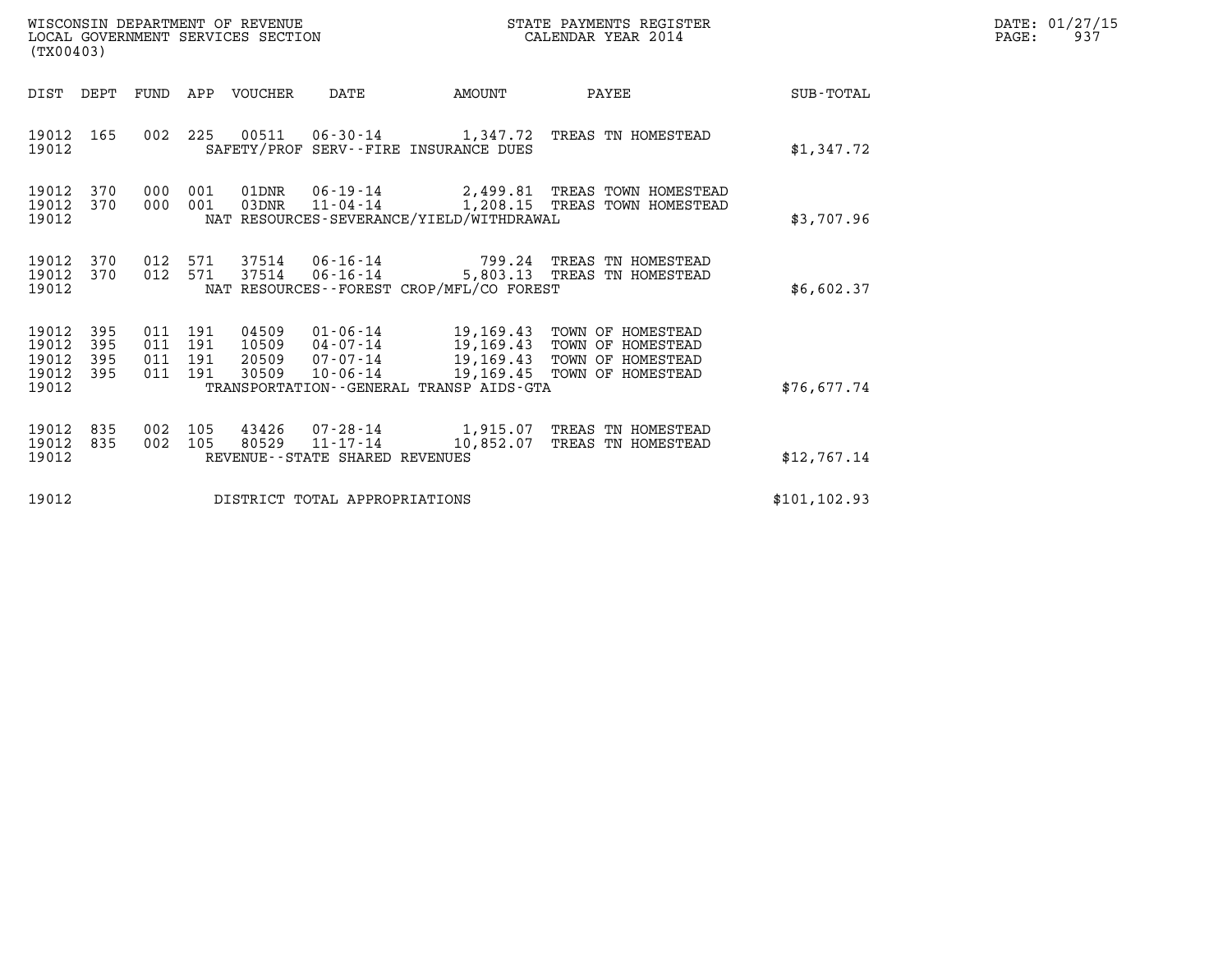| ${\tt WISCOONSIM} \begin{tabular}{lcccc} DEPARTMENT OF REVENUE & & & & & & & \begin{tabular}{l} \bf STATE} & \bf PAYMENTS \textit{ REGISTER} \\ \hline \textit{LOCAL GOVERNMENT} & \bf SERVICES \textit{SECTION} & & & & & \begin{tabular}{l} \bf CALENDAR \textit{ YEAR} \end{tabular} \end{tabular} \end{tabular}$<br>(TX00403) |           |         |                               |  |                                 |                                               |                                                                                                       |              | DATE: 01/27/15<br>$\mathtt{PAGE:}$<br>938 |
|-----------------------------------------------------------------------------------------------------------------------------------------------------------------------------------------------------------------------------------------------------------------------------------------------------------------------------------|-----------|---------|-------------------------------|--|---------------------------------|-----------------------------------------------|-------------------------------------------------------------------------------------------------------|--------------|-------------------------------------------|
|                                                                                                                                                                                                                                                                                                                                   |           |         |                               |  |                                 |                                               | DIST DEPT FUND APP VOUCHER DATE AMOUNT PAYEE TOTAL                                                    |              |                                           |
| 19014                                                                                                                                                                                                                                                                                                                             | 19014 165 |         |                               |  |                                 | SAFETY/PROF SERV--FIRE INSURANCE DUES         | 002 225 00512 06-30-14 1,168.02 TREAS TN LONG LAKE                                                    | \$1,168.02   |                                           |
|                                                                                                                                                                                                                                                                                                                                   |           |         |                               |  |                                 |                                               | 19014 370 002 503 17239 03-31-14 2,018.98 TREAS TN LONG LAKE<br>TOWN SHARE 129.73                     |              |                                           |
|                                                                                                                                                                                                                                                                                                                                   |           |         |                               |  |                                 | 19014 NAT RESOURCES--AIDS IN LIEU OF TAXES    |                                                                                                       | \$2,018.98   |                                           |
| 19014                                                                                                                                                                                                                                                                                                                             | 19014 370 |         |                               |  |                                 | NAT RESOURCES--FOREST CROP/MFL/CO FOREST      | 012 571 37515 06-16-14 217.07 TREAS TN LONG LAKE                                                      | \$217.07     |                                           |
| 19014                                                                                                                                                                                                                                                                                                                             | 19014 370 |         |                               |  | NAT RESOURCES--BOATING PROJECTS |                                               | 012 573 02425 05-01-14 2,499.68 TREAS TN LONG LAKE                                                    | \$2,499.68   |                                           |
|                                                                                                                                                                                                                                                                                                                                   |           |         |                               |  |                                 | 19014 NAT RESOURCES--PMT IN LIEU OF TAXES     | 19014 370 012 584 00107 09-30-14 12,864.04 TREAS TN LONG LAKE                                         | \$12,864.04  |                                           |
| 19014 395<br>19014 395<br>19014 395<br>19014 395<br>19014                                                                                                                                                                                                                                                                         |           | 011 191 | 011 191<br>011 191<br>011 191 |  |                                 | TRANSPORTATION--GENERAL TRANSP AIDS-GTA       |                                                                                                       | \$71,787.47  |                                           |
| 19014                                                                                                                                                                                                                                                                                                                             | 19014 435 |         |                               |  |                                 | HS--AMBULANCE FUNDING ASSISTANCE GRANTS       | 005 162 01HSD 09-08-14 3,601.02 TREAS TOWN LONG LAKE                                                  | \$3,601.02   |                                           |
|                                                                                                                                                                                                                                                                                                                                   | 19014 435 |         |                               |  |                                 | 19014 HS--PREPAID MEDICAL TRANSPORT REIMBURSE | 005 163 01LGS 11-17-14 1,000.00 LONG LAKE TIPLER RESCUE                                               | \$1,000.00   |                                           |
| 19014 835<br>19014 835<br>19014                                                                                                                                                                                                                                                                                                   |           |         |                               |  | REVENUE--STATE SHARED REVENUES  |                                               | 002 105 43427 07-28-14 1,385.91 TREAS TN LONG LAKE 002 105 80530 11-17-14 6,876.86 TREAS TN LONG LAKE | \$8,262.77   |                                           |
| 19014                                                                                                                                                                                                                                                                                                                             | 19014 835 |         |                               |  | REVENUE--EXEMPT COMPUTER AID    |                                               | 002 109 02468 07-28-14 2.00 TREAS TN LONG LAKE                                                        | \$2.00       |                                           |
| 19014                                                                                                                                                                                                                                                                                                                             |           |         |                               |  | DISTRICT TOTAL APPROPRIATIONS   |                                               |                                                                                                       | \$103,421.05 |                                           |